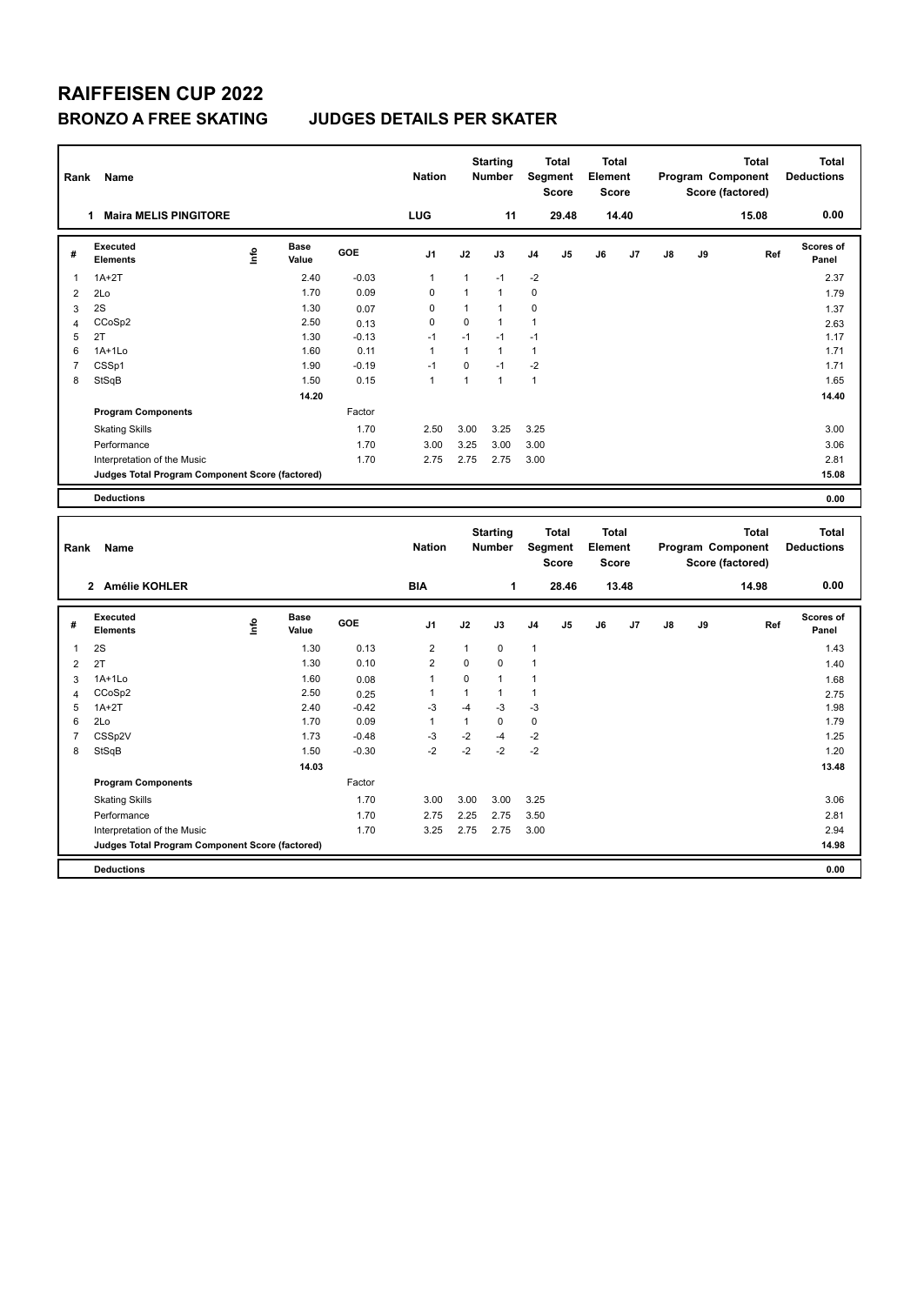| Rank                | Name                                                                           |      |                      |              | <b>Nation</b>                  |                      | <b>Starting</b><br><b>Number</b> |                   | Total<br>Segment<br><b>Score</b>        | <b>Total</b><br>Element<br><b>Score</b> |       |               |    | <b>Total</b><br>Program Component<br>Score (factored) |     | <b>Total</b><br><b>Deductions</b> |
|---------------------|--------------------------------------------------------------------------------|------|----------------------|--------------|--------------------------------|----------------------|----------------------------------|-------------------|-----------------------------------------|-----------------------------------------|-------|---------------|----|-------------------------------------------------------|-----|-----------------------------------|
|                     | 3 Alyssa ROSA                                                                  |      |                      |              | <b>BIA</b>                     |                      | 5                                |                   | 26.47                                   |                                         | 11.15 |               |    | 15.32                                                 |     | 0.00                              |
| #                   | <b>Executed</b><br><b>Elements</b>                                             | lnfo | <b>Base</b><br>Value | GOE          | J <sub>1</sub>                 | J2                   | J3                               | J4                | J5                                      | J6                                      | J7    | J8            | J9 |                                                       | Ref | <b>Scores of</b><br>Panel         |
| $\mathbf{1}$        | $1A+1T$                                                                        |      | 1.50                 | 0.11         | $\mathbf{1}$                   | $\mathbf{1}$         | $\mathbf{1}$                     | $\mathbf{1}$      |                                         |                                         |       |               |    |                                                       |     | 1.61                              |
| $\overline{2}$      | 2S                                                                             |      | 1.30                 | $-0.03$      | $\mathbf{1}$                   | 0                    | $-1$                             | $-1$              |                                         |                                         |       |               |    |                                                       |     | 1.27                              |
| 3                   | 2T                                                                             |      | 1.30                 | 0.10         | $\overline{2}$                 | $\mathbf{1}$         | $\mathbf 0$                      | 0                 |                                         |                                         |       |               |    |                                                       |     | 1.40                              |
| $\overline{4}$      | CCoSp1V                                                                        |      | 1.50                 | 0.04         | $\mathbf{1}$                   | $\mathbf 0$          | $\mathbf 0$                      | $\mathbf 0$       |                                         |                                         |       |               |    |                                                       |     | 1.54                              |
| 5                   | StSqB                                                                          |      | 1.50                 | 0.15         | $\mathbf{1}$                   | $\mathbf{1}$         | $\mathbf{1}$                     | $\mathbf{1}$      |                                         |                                         |       |               |    |                                                       |     | 1.65                              |
| 6                   | 2T                                                                             |      | 1.30                 | $-0.29$      | $-1$                           | $-3$                 | -3                               | $-2$              |                                         |                                         |       |               |    |                                                       |     | 1.01                              |
| $\overline{7}$      | $1A+1Lo$                                                                       |      | 1.60                 | 0.11         | $\mathbf{1}$                   | $\mathbf{1}$         | $\mathbf{1}$                     | $\mathbf{1}$      |                                         |                                         |       |               |    |                                                       |     | 1.71                              |
| 8                   | CSSp1V                                                                         |      | 1.43                 | $-0.47$      | $-2$                           | $-3$                 | -4                               | $-4$              |                                         |                                         |       |               |    |                                                       |     | 0.96                              |
|                     |                                                                                |      | 11.43                |              |                                |                      |                                  |                   |                                         |                                         |       |               |    |                                                       |     | 11.15                             |
|                     | <b>Program Components</b>                                                      |      |                      | Factor       |                                |                      |                                  |                   |                                         |                                         |       |               |    |                                                       |     |                                   |
|                     | <b>Skating Skills</b>                                                          |      |                      | 1.70         | 3.25                           | 3.00                 | 3.00                             | 3.25              |                                         |                                         |       |               |    |                                                       |     | 3.13                              |
|                     | Performance                                                                    |      |                      | 1.70         | 2.75                           | 2.50                 | 2.75                             | 3.50              |                                         |                                         |       |               |    |                                                       |     | 2.88                              |
|                     | Interpretation of the Music                                                    |      |                      | 1.70         | 3.00                           | 3.00                 | 2.75                             | 3.25              |                                         |                                         |       |               |    |                                                       |     | 3.00                              |
|                     | Judges Total Program Component Score (factored)                                |      |                      |              |                                |                      |                                  |                   |                                         |                                         |       |               |    |                                                       |     | 15.32                             |
|                     | <b>Deductions</b>                                                              |      |                      |              |                                |                      |                                  |                   |                                         |                                         |       |               |    |                                                       |     | 0.00                              |
|                     |                                                                                |      |                      |              |                                |                      |                                  |                   |                                         |                                         |       |               |    |                                                       |     |                                   |
| Rank                | Name                                                                           |      |                      |              | <b>Nation</b>                  |                      | <b>Starting</b><br>Number        |                   | <b>Total</b><br>Segment<br><b>Score</b> | <b>Total</b><br>Element<br><b>Score</b> |       |               |    | <b>Total</b><br>Program Component<br>Score (factored) |     | <b>Total</b><br><b>Deductions</b> |
|                     | 4 Nicole CUCCHI                                                                |      |                      |              | <b>GGR</b>                     |                      | 4                                |                   | 25.61                                   |                                         | 11.82 |               |    | 14.79                                                 |     | $-1.00$                           |
| #                   | <b>Executed</b>                                                                |      | <b>Base</b>          | GOE          | J1                             | J2                   | J3                               | J <sub>4</sub>    | J5                                      | J6                                      | J7    | $\mathsf{J}8$ | J9 |                                                       | Ref | Scores of                         |
|                     | <b>Elements</b>                                                                | info | Value                |              |                                |                      |                                  |                   |                                         |                                         |       |               |    |                                                       |     | Panel                             |
| $\mathbf{1}$        | 2F                                                                             |      | 1.80                 | $-0.18$      | $-1$                           | $-1$                 | $-1$                             | $-1$              |                                         |                                         |       |               |    |                                                       |     | 1.62                              |
| $\overline{2}$      | 2S                                                                             |      | 1.30                 | $-0.33$      | $-2$                           | $-3$                 | -3                               | $-2$              |                                         |                                         |       |               |    |                                                       |     | 0.97                              |
| 3                   | 2Loq                                                                           | q    | 1.70                 | $-0.77$      | $-5$                           | $-4$                 | $-4$                             | $-5$              |                                         |                                         |       |               |    |                                                       |     | 0.93                              |
| $\overline{4}$      | CCoSp1                                                                         |      | 2.00                 | 0.20         | $\mathbf{1}$                   | $\mathbf{1}$         | $\mathbf{1}$                     | $\mathbf{1}$      |                                         |                                         |       |               |    |                                                       |     | 2.20                              |
| 5                   | 2Loq                                                                           | q    | 1.70                 | $-0.85$      | $-5$                           | $-5$<br>$\mathbf{1}$ | $-5$<br>$\overline{1}$           | $-5$              |                                         |                                         |       |               |    |                                                       |     | 0.85                              |
| 6<br>$\overline{7}$ | StSqB<br>1A+1A+SEQ                                                             |      | 1.50<br>1.76         | 0.15<br>0.08 | $\overline{2}$<br>$\mathbf{1}$ | $\mathbf{1}$         | $\mathbf 0$                      | 0<br>$\mathbf{1}$ |                                         |                                         |       |               |    |                                                       |     | 1.65<br>1.84                      |
| 8                   | SSp2                                                                           |      | 1.60                 | 0.16         | $\mathbf{1}$                   | $\mathbf{1}$         | $\mathbf{1}$                     | $\mathbf{1}$      |                                         |                                         |       |               |    |                                                       |     | 1.76                              |
|                     |                                                                                |      | 13.36                |              |                                |                      |                                  |                   |                                         |                                         |       |               |    |                                                       |     | 11.82                             |
|                     | <b>Program Components</b>                                                      |      |                      | Factor       |                                |                      |                                  |                   |                                         |                                         |       |               |    |                                                       |     |                                   |
|                     |                                                                                |      |                      |              |                                |                      |                                  |                   |                                         |                                         |       |               |    |                                                       |     |                                   |
|                     | <b>Skating Skills</b>                                                          |      |                      | 1.70         | 3.00                           | 3.25                 | 3.25                             | 3.00              |                                         |                                         |       |               |    |                                                       |     | 3.13                              |
|                     | Performance                                                                    |      |                      | 1.70         | 3.50                           | 2.50                 | 2.25                             | 2.50              |                                         |                                         |       |               |    |                                                       |     | 2.69                              |
|                     | Interpretation of the Music<br>Judges Total Program Component Score (factored) |      |                      | 1.70         | 3.25                           | 3.00                 | 2.50                             | 2.75              |                                         |                                         |       |               |    |                                                       |     | 2.88<br>14.79                     |

q Jump landed on the quarter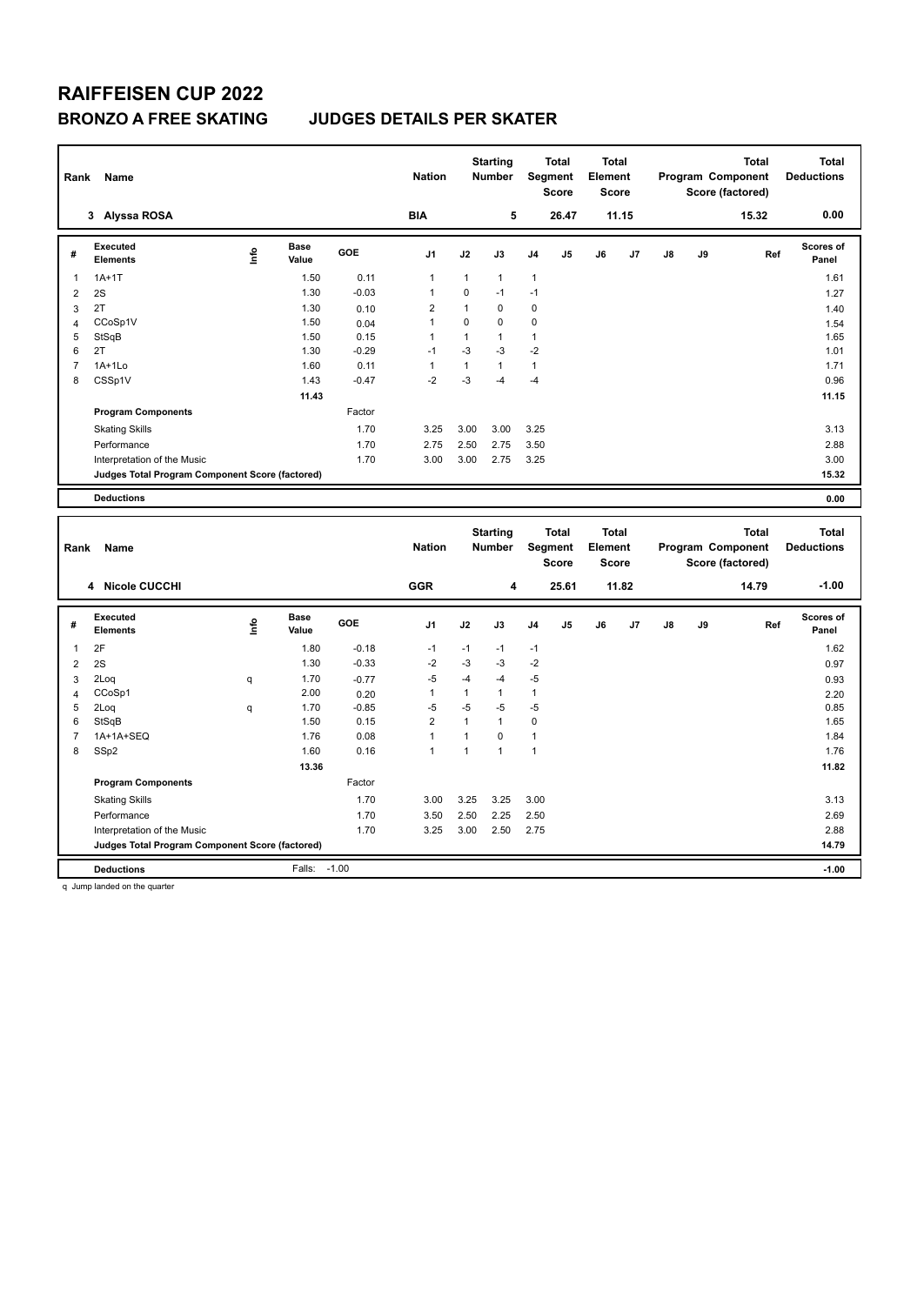# **RAIFFEISEN CUP 2022**

### **BRONZO A FREE SKATING JUDGES DETAILS PER SKATER**

| Rank | Name                                            |      |                      |         | <b>Nation</b>  |          | <b>Starting</b><br><b>Number</b> | Segment        | <b>Total</b><br><b>Score</b> | <b>Total</b><br>Element<br><b>Score</b> |       |               |    | <b>Total</b><br>Program Component<br>Score (factored) | <b>Total</b><br><b>Deductions</b> |
|------|-------------------------------------------------|------|----------------------|---------|----------------|----------|----------------------------------|----------------|------------------------------|-----------------------------------------|-------|---------------|----|-------------------------------------------------------|-----------------------------------|
|      | <b>Matilde LAGROTTERIA</b><br>5                 |      |                      |         | <b>BIA</b>     |          | 3                                |                | 25.47                        |                                         | 11.60 |               |    | 14.37                                                 | $-0.50$                           |
| #    | Executed<br><b>Elements</b>                     | Info | <b>Base</b><br>Value | GOE     | J <sub>1</sub> | J2       | J3                               | J <sub>4</sub> | J5                           | J6                                      | J7    | $\mathsf{J}8$ | J9 | Ref                                                   | <b>Scores of</b><br>Panel         |
|      | 2T                                              |      | 1.30                 | 0.03    | 0              | $\Omega$ | $\Omega$                         | $\overline{1}$ |                              |                                         |       |               |    |                                                       | 1.33                              |
| 2    | $1A+2T<<$                                       | <<   | 1.50                 | $-0.47$ | $-5$           | $-4$     | $-4$                             | $-4$           |                              |                                         |       |               |    |                                                       | 1.03                              |
| 3    | 2S                                              |      | 1.30                 | $-0.13$ | $-1$           | $-1$     | $-1$                             | $-1$           |                              |                                         |       |               |    |                                                       | 1.17                              |
| 4    | CCoSp2                                          |      | 2.50                 | 0.19    |                | $\Omega$ | 1                                | 1              |                              |                                         |       |               |    |                                                       | 2.69                              |
| 5    | 2Lo                                             |      | 1.70                 | $-0.85$ | $-5$           | $-5$     | $-5$                             | $-5$           |                              |                                         |       |               |    |                                                       | 0.85                              |
| 6    | StSqB                                           |      | 1.50                 | 0.08    | 1              |          | 0                                | $\mathbf 0$    |                              |                                         |       |               |    |                                                       | 1.58                              |
|      | $1A+1Lo$                                        |      | 1.60                 | 0.03    | $\overline{1}$ | $\Omega$ | $\Omega$                         | $\mathbf 0$    |                              |                                         |       |               |    |                                                       | 1.63                              |
| 8    | CSSp1V                                          |      | 1.43                 | $-0.11$ | $\mathbf 0$    | $-1$     | $-1$                             | $-1$           |                              |                                         |       |               |    |                                                       | 1.32                              |
|      |                                                 |      | 12.83                |         |                |          |                                  |                |                              |                                         |       |               |    |                                                       | 11.60                             |
|      | <b>Program Components</b>                       |      |                      | Factor  |                |          |                                  |                |                              |                                         |       |               |    |                                                       |                                   |
|      | <b>Skating Skills</b>                           |      |                      | 1.70    | 3.00           | 2.75     | 2.75                             | 3.25           |                              |                                         |       |               |    |                                                       | 2.94                              |
|      | Performance                                     |      |                      | 1.70    | 2.75           | 2.00     | 2.25                             | 3.50           |                              |                                         |       |               |    |                                                       | 2.63                              |
|      | Interpretation of the Music                     |      |                      | 1.70    | 3.25           | 2.75     | 2.50                             | 3.00           |                              |                                         |       |               |    |                                                       | 2.88                              |
|      | Judges Total Program Component Score (factored) |      |                      |         |                |          |                                  |                |                              |                                         |       |               |    |                                                       | 14.37                             |
|      | <b>Deductions</b>                               |      | Falls:               | $-0.50$ |                |          |                                  |                |                              |                                         |       |               |    |                                                       | $-0.50$                           |

<< Downgraded jump

| Rank | Name                                            |         |                      |         | <b>Nation</b>  |          | <b>Starting</b><br><b>Number</b> |                | <b>Total</b><br>Segment<br><b>Score</b> | <b>Total</b><br>Element<br><b>Score</b> |       |               |    | <b>Total</b><br>Program Component<br>Score (factored) | <b>Total</b><br><b>Deductions</b> |
|------|-------------------------------------------------|---------|----------------------|---------|----------------|----------|----------------------------------|----------------|-----------------------------------------|-----------------------------------------|-------|---------------|----|-------------------------------------------------------|-----------------------------------|
|      | 6 Aurora LENCIONI                               |         |                      |         | LUG            |          | 9                                |                | 24.49                                   |                                         | 13.32 |               |    | 11.17                                                 | 0.00                              |
| #    | Executed<br><b>Elements</b>                     | ۴       | <b>Base</b><br>Value | GOE     | J <sub>1</sub> | J2       | J3                               | J <sub>4</sub> | J <sub>5</sub>                          | J6                                      | J7    | $\mathsf{J}8$ | J9 | Ref                                                   | <b>Scores of</b><br>Panel         |
| 1    | 2Lo                                             |         | 1.70                 | $-0.13$ | $-1$           | $-1$     | $-1$                             | 0              |                                         |                                         |       |               |    |                                                       | 1.57                              |
| 2    | 2T                                              |         | 1.30                 | $-0.13$ | $-1$           | $-1$     | $-1$                             | $-1$           |                                         |                                         |       |               |    |                                                       | 1.17                              |
| 3    | $1A+1Lo$                                        |         | 1.60                 | 0.03    | $\mathbf 0$    | $\Omega$ | $\mathbf{1}$                     | $\mathbf 0$    |                                         |                                         |       |               |    |                                                       | 1.63                              |
| 4    | CCoSp2                                          |         | 2.50                 | 0.25    | $\mathbf{1}$   | 1        | $\mathbf{1}$                     | $\overline{1}$ |                                         |                                         |       |               |    |                                                       | 2.75                              |
| 5    | 2S                                              |         | 1.30                 | $-0.16$ | $-2$           | $-1$     | $-1$                             | $-1$           |                                         |                                         |       |               |    |                                                       | 1.14                              |
| 6    | $1A+1Lo*$                                       | $\star$ | 1.10                 | $-0.03$ | $\mathbf 0$    | $-1$     | 0                                | 0              |                                         |                                         |       |               |    |                                                       | 1.07                              |
|      | CSS <sub>p2</sub>                               |         | 2.30                 | 0.23    | $\mathbf{1}$   | 1        | $\mathbf{1}$                     | $\overline{1}$ |                                         |                                         |       |               |    |                                                       | 2.53                              |
| 8    | StSqB                                           |         | 1.50                 | $-0.04$ | 0              | 0        | 0                                | $-1$           |                                         |                                         |       |               |    |                                                       | 1.46                              |
|      |                                                 |         | 13.30                |         |                |          |                                  |                |                                         |                                         |       |               |    |                                                       | 13.32                             |
|      | <b>Program Components</b>                       |         |                      | Factor  |                |          |                                  |                |                                         |                                         |       |               |    |                                                       |                                   |
|      | <b>Skating Skills</b>                           |         |                      | 1.70    | 2.00           | 2.50     | 2.75                             | 2.50           |                                         |                                         |       |               |    |                                                       | 2.44                              |
|      | Performance                                     |         |                      | 1.70    | 2.25           | 2.00     | 2.50                             | 1.75           |                                         |                                         |       |               |    |                                                       | 2.13                              |
|      | Interpretation of the Music                     |         |                      | 1.70    | 2.00           | 2.25     | 2.25                             | 1.50           |                                         |                                         |       |               |    |                                                       | 2.00                              |
|      | Judges Total Program Component Score (factored) |         |                      |         |                |          |                                  |                |                                         |                                         |       |               |    |                                                       | 11.17                             |
|      | <b>Deductions</b>                               |         |                      |         |                |          |                                  |                |                                         |                                         |       |               |    |                                                       | 0.00                              |

\* Invalid element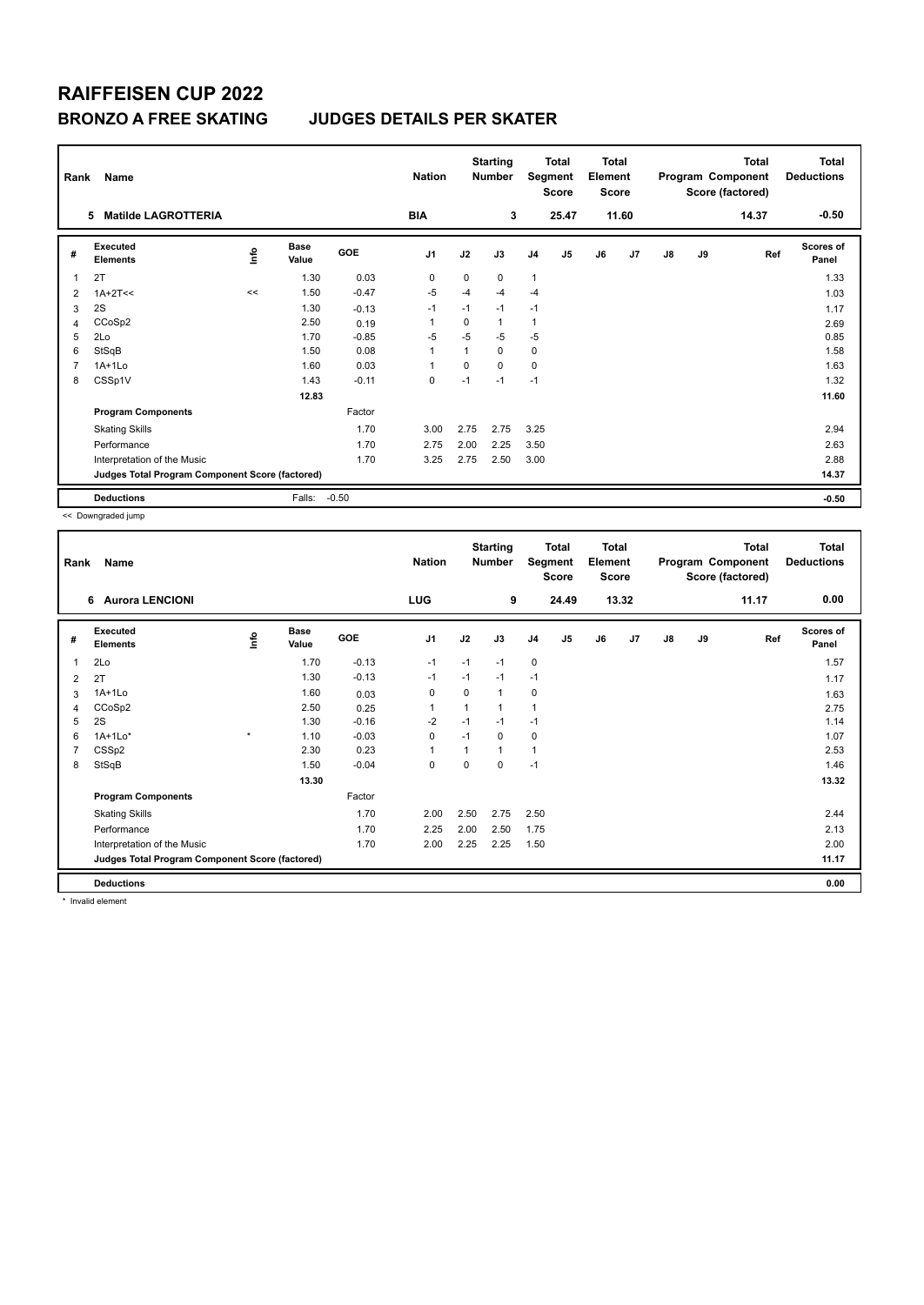| Rank           | Name                                            |             |               |         | <b>Nation</b>  |              | <b>Starting</b><br>Number        |              | <b>Total</b><br>Segment<br><b>Score</b> | <b>Total</b><br>Element<br><b>Score</b> |       |               |    | <b>Total</b><br>Program Component<br>Score (factored) | <b>Total</b><br><b>Deductions</b> |
|----------------|-------------------------------------------------|-------------|---------------|---------|----------------|--------------|----------------------------------|--------------|-----------------------------------------|-----------------------------------------|-------|---------------|----|-------------------------------------------------------|-----------------------------------|
|                | 7 Giulia PELLONI                                |             |               |         | <b>BLZ</b>     |              | 8                                |              | 23.63                                   |                                         | 12.18 |               |    | 12.45                                                 | $-1.00$                           |
| #              | <b>Executed</b><br><b>Elements</b>              | <u>info</u> | Base<br>Value | GOE     | J <sub>1</sub> | J2           | J3                               | J4           | J5                                      | J6                                      | J7    | $\mathsf{J}8$ | J9 | Ref                                                   | Scores of<br>Panel                |
| $\mathbf{1}$   | 2T                                              |             | 1.30          | $-0.65$ | $-5$           | $-5$         | $-5$                             | $-5$         |                                         |                                         |       |               |    |                                                       | 0.65                              |
| $\overline{2}$ | 2S                                              |             | 1.30          | $-0.65$ | $-5$           | $-5$         | $-5$                             | $-5$         |                                         |                                         |       |               |    |                                                       | 0.65                              |
| 3              | $1A+1Lo$                                        |             | 1.60          | 0.03    | $\mathbf 0$    | $\pmb{0}$    | $\mathbf{1}$                     | 0            |                                         |                                         |       |               |    |                                                       | 1.63                              |
| $\overline{4}$ | CCoSp2                                          |             | 2.50          | 0.25    | 1              | $\mathbf{1}$ | $\mathbf{1}$                     | 1            |                                         |                                         |       |               |    |                                                       | 2.75                              |
| 5              | 2S                                              |             | 1.30          | $-0.10$ | $-1$           | $-1$         | $-1$                             | 0            |                                         |                                         |       |               |    |                                                       | 1.20                              |
| 6              | 1A                                              |             | 1.10          | 0.06    | $\mathbf 0$    | $\mathbf{1}$ | $\mathbf{1}$                     | $\mathbf 0$  |                                         |                                         |       |               |    |                                                       | 1.16                              |
| $\overline{7}$ | StSqB                                           |             | 1.50          | 0.11    | $\mathbf{1}$   | $\mathbf{1}$ | $\mathbf{1}$                     | $\mathbf 0$  |                                         |                                         |       |               |    |                                                       | 1.61                              |
| 8              | CSSp2                                           |             | 2.30          | 0.23    | $\mathbf{1}$   | $\mathbf{1}$ | $\mathbf{1}$                     | $\mathbf{1}$ |                                         |                                         |       |               |    |                                                       | 2.53                              |
|                |                                                 |             | 12.90         |         |                |              |                                  |              |                                         |                                         |       |               |    |                                                       | 12.18                             |
|                | <b>Program Components</b>                       |             |               | Factor  |                |              |                                  |              |                                         |                                         |       |               |    |                                                       |                                   |
|                | <b>Skating Skills</b>                           |             |               | 1.70    | 2.00           | 2.25         | 2.50                             | 2.75         |                                         |                                         |       |               |    |                                                       | 2.38                              |
|                | Performance                                     |             |               | 1.70    | 2.50           | 2.00         | 2.25                             | 2.50         |                                         |                                         |       |               |    |                                                       | 2.31                              |
|                | Interpretation of the Music                     |             |               | 1.70    | 3.00           | 2.50         | 2.50                             | 2.50         |                                         |                                         |       |               |    |                                                       | 2.63                              |
|                | Judges Total Program Component Score (factored) |             |               |         |                |              |                                  |              |                                         |                                         |       |               |    |                                                       | 12.45                             |
|                | <b>Deductions</b>                               |             | Falls:        | $-1.00$ |                |              |                                  |              |                                         |                                         |       |               |    |                                                       | $-1.00$                           |
| Rank           | Name                                            |             |               |         | <b>Nation</b>  |              | <b>Starting</b><br><b>Number</b> |              | <b>Total</b><br>Segment<br><b>Score</b> | <b>Total</b><br>Element<br><b>Score</b> |       |               |    | <b>Total</b><br>Program Component<br>Score (factored) | <b>Total</b><br><b>Deductions</b> |
|                | 8 Naima SANGIULIANO                             |             |               |         | <b>BLZ</b>     |              | $\mathbf 2$                      |              | 22.70                                   |                                         | 10.15 |               |    | 12.55                                                 | 0.00                              |
| #              | <b>Executed</b><br><b>Elements</b>              | lnfo        | Base<br>Value | GOE     | J <sub>1</sub> | J2           | J3                               | J4           | J5                                      | J6                                      | J7    | J8            | J9 | Ref                                                   | <b>Scores of</b><br>Panel         |
| $\mathbf{1}$   | 1Lz+1Lo                                         |             | 1.10          | 0.06    | 1              | $\mathbf{1}$ | 1                                | 1            |                                         |                                         |       |               |    |                                                       | 1.16                              |
| $\overline{2}$ | 2S                                              |             | 1.30          | $-0.29$ | $-2$           | $-2$         | $-3$                             | $-2$         |                                         |                                         |       |               |    |                                                       | 1.01                              |
| 3              | CSSpB                                           |             | 1.60          | 0.08    | $\mathbf{1}$   | $\mathbf 0$  | $\mathbf{1}$                     | 0            |                                         |                                         |       |               |    |                                                       | 1.68                              |
| $\overline{4}$ | $1F+1T$                                         |             | 0.90          | 0.04    | $\mathbf{1}$   | $\mathbf 0$  | $\mathbf{1}$                     | $\mathbf{1}$ |                                         |                                         |       |               |    |                                                       | 0.94                              |
| 5              | StSqB                                           |             | 1.50          | 0.00    | 0              | 0            | $\mathbf 0$                      | 0            |                                         |                                         |       |               |    |                                                       | 1.50                              |
| 6              |                                                 |             | 1.10          | $-0.11$ | $-1$           | $-1$         | $-1$                             | $-1$         |                                         |                                         |       |               |    |                                                       | 0.99                              |
| $\overline{7}$ | 1A                                              |             |               |         |                |              |                                  |              |                                         |                                         |       |               |    |                                                       |                                   |
| 8              | 1A                                              |             | 1.10          | 0.03    | $\mathbf 0$    | $\mathbf{1}$ | $\mathbf 0$                      | 0            |                                         |                                         |       |               |    |                                                       | 1.13                              |
|                | CCoSpB                                          |             | 1.70          | 0.04    | $\mathbf{1}$   | $\pmb{0}$    | $\mathbf 0$                      | $\mathbf 0$  |                                         |                                         |       |               |    |                                                       | 1.74                              |
|                |                                                 |             | 10.30         |         |                |              |                                  |              |                                         |                                         |       |               |    |                                                       | 10.15                             |
|                | <b>Program Components</b>                       |             |               | Factor  |                |              |                                  |              |                                         |                                         |       |               |    |                                                       |                                   |
|                | <b>Skating Skills</b>                           |             |               | 1.70    | 2.50           | 2.50         | 2.50                             | 3.00         |                                         |                                         |       |               |    |                                                       | 2.63                              |
|                | Performance                                     |             |               | 1.70    | 2.00           | 2.75         | 2.25                             | 2.75         |                                         |                                         |       |               |    |                                                       | 2.44                              |
|                | Interpretation of the Music                     |             |               | 1.70    | 2.75           | 2.00         | 2.00                             | 2.50         |                                         |                                         |       |               |    |                                                       | 2.31                              |
|                | Judges Total Program Component Score (factored) |             |               |         |                |              |                                  |              |                                         |                                         |       |               |    |                                                       | 12.55                             |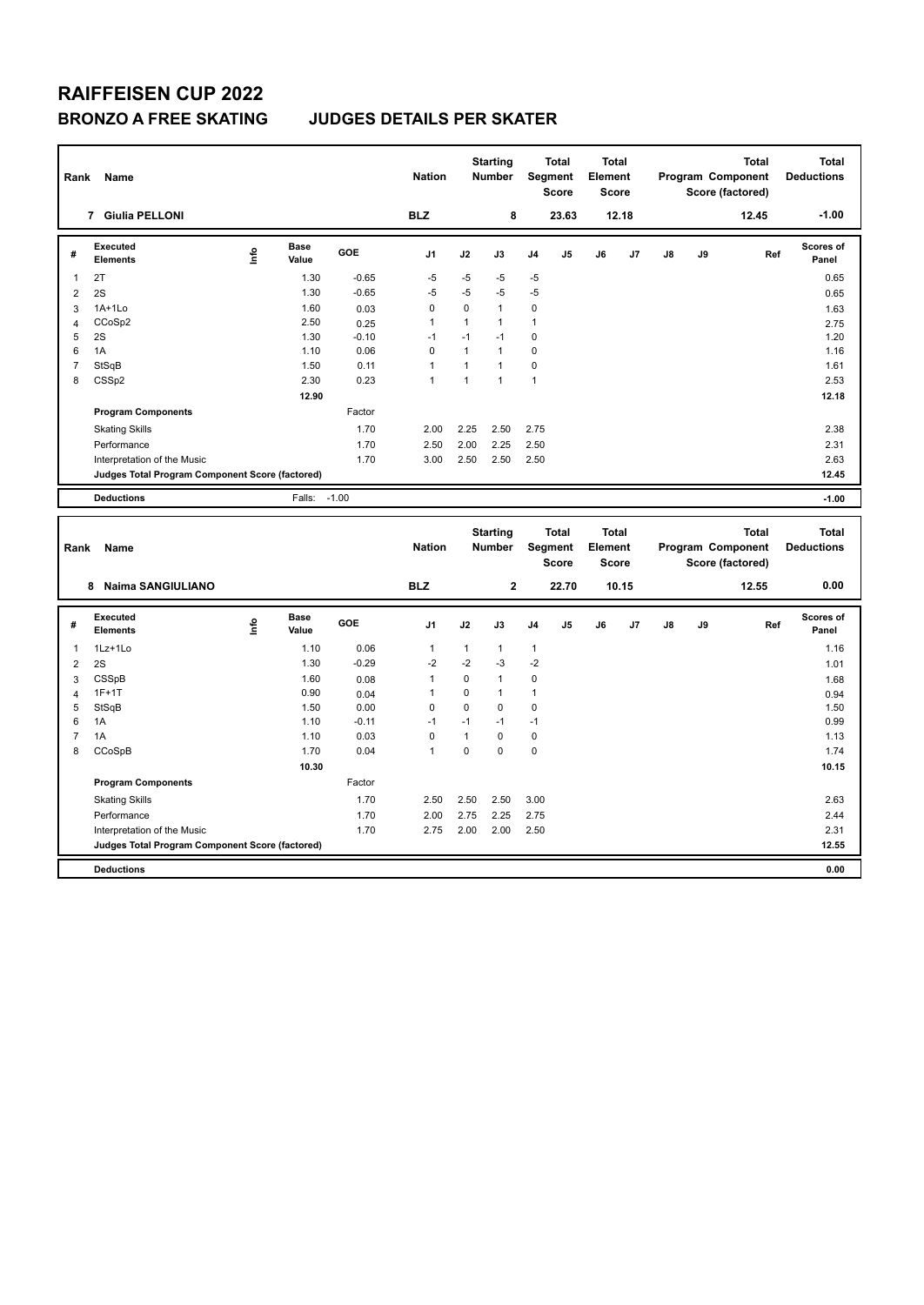# **RAIFFEISEN CUP 2022**

### **BRONZO A FREE SKATING JUDGES DETAILS PER SKATER**

| Rank           | Name<br>Grazia STAGLIANO                        |             |                      |            | <b>Nation</b><br><b>BIA</b> |          | <b>Starting</b><br><b>Number</b><br>$\overline{7}$ | Segment        | <b>Total</b><br><b>Score</b><br>22.36 | <b>Total</b><br>Element<br><b>Score</b> | 11.11 |               |    | Total<br>Program Component<br>Score (factored)<br>12.75 | <b>Total</b><br><b>Deductions</b><br>$-1.50$ |
|----------------|-------------------------------------------------|-------------|----------------------|------------|-----------------------------|----------|----------------------------------------------------|----------------|---------------------------------------|-----------------------------------------|-------|---------------|----|---------------------------------------------------------|----------------------------------------------|
|                | 9                                               |             |                      |            |                             |          |                                                    |                |                                       |                                         |       |               |    |                                                         |                                              |
| #              | <b>Executed</b><br><b>Elements</b>              | <u>info</u> | <b>Base</b><br>Value | <b>GOE</b> | J <sub>1</sub>              | J2       | J3                                                 | J <sub>4</sub> | J <sub>5</sub>                        | J6                                      | J7    | $\mathsf{J}8$ | J9 | Ref                                                     | <b>Scores of</b><br>Panel                    |
| 1              | $1A+1Lo$                                        |             | 1.60                 | 0.06       | $\mathbf{1}$                | $\Omega$ | $\Omega$                                           | $\mathbf{1}$   |                                       |                                         |       |               |    |                                                         | 1.66                                         |
| 2              | 2T <                                            | $\prec$     | 1.04                 | $-0.52$    | $-5$                        | $-5$     | $-5$                                               | $-5$           |                                       |                                         |       |               |    |                                                         | 0.52                                         |
| 3              | 2Lo<                                            | $\prec$     | 1.36                 | $-0.68$    | $-5$                        | $-5$     | $-5$                                               | $-5$           |                                       |                                         |       |               |    |                                                         | 0.68                                         |
| 4              | CCoSp2                                          |             | 2.50                 | 0.06       |                             | $\Omega$ | 0                                                  | $\mathbf 0$    |                                       |                                         |       |               |    |                                                         | 2.56                                         |
| 5              | 2S<<                                            | <<          | 0.40                 | $-0.20$    | $-5$                        | $-5$     | $-5$                                               | $-5$           |                                       |                                         |       |               |    |                                                         | 0.20                                         |
| 6              | CSS <sub>p2</sub>                               |             | 2.30                 | 0.12       | 1                           |          | $\Omega$                                           | 0              |                                       |                                         |       |               |    |                                                         | 2.42                                         |
| $\overline{7}$ | StSqB                                           |             | 1.50                 | 0.15       | 1                           |          | $\overline{1}$                                     | $\overline{1}$ |                                       |                                         |       |               |    |                                                         | 1.65                                         |
| 8              | $1A+1T$                                         |             | 1.50                 | $-0.08$    | $\mathbf 0$                 | $-1$     | $-1$                                               | $-1$           |                                       |                                         |       |               |    |                                                         | 1.42                                         |
|                |                                                 |             | 12.20                |            |                             |          |                                                    |                |                                       |                                         |       |               |    |                                                         | 11.11                                        |
|                | <b>Program Components</b>                       |             |                      | Factor     |                             |          |                                                    |                |                                       |                                         |       |               |    |                                                         |                                              |
|                | <b>Skating Skills</b>                           |             |                      | 1.70       | 3.00                        | 2.50     | 2.50                                               | 3.25           |                                       |                                         |       |               |    |                                                         | 2.81                                         |
|                | Performance                                     |             |                      | 1.70       | 2.25                        | 1.75     | 2.00                                               | 2.50           |                                       |                                         |       |               |    |                                                         | 2.13                                         |
|                | Interpretation of the Music                     |             |                      | 1.70       | 2.75                        | 2.25     | 2.50                                               | 2.75           |                                       |                                         |       |               |    |                                                         | 2.56                                         |
|                | Judges Total Program Component Score (factored) |             |                      |            |                             |          |                                                    |                |                                       |                                         |       |               |    |                                                         | 12.75                                        |
|                | <b>Deductions</b>                               |             | Falls:               | $-1.50$    |                             |          |                                                    |                |                                       |                                         |       |               |    |                                                         | $-1.50$                                      |

< Under-rotated jump << Downgraded jump

| Rank         | Name                                            |          |                      |         | <b>Nation</b>            |      | <b>Starting</b><br>Number |                          | <b>Total</b><br>Segment<br><b>Score</b> | <b>Total</b><br>Element<br><b>Score</b> |      |               |    | <b>Total</b><br>Program Component<br>Score (factored) | <b>Total</b><br><b>Deductions</b> |
|--------------|-------------------------------------------------|----------|----------------------|---------|--------------------------|------|---------------------------|--------------------------|-----------------------------------------|-----------------------------------------|------|---------------|----|-------------------------------------------------------|-----------------------------------|
|              | Sofia SILVA<br>10                               |          |                      |         | <b>BLZ</b>               |      | 6                         |                          | 15.36                                   |                                         | 5.89 |               |    | 9.47                                                  | 0.00                              |
| #            | Executed<br><b>Elements</b>                     | ۴        | <b>Base</b><br>Value | GOE     | J <sub>1</sub>           | J2   | J3                        | J <sub>4</sub>           | J5                                      | J6                                      | J7   | $\mathsf{J}8$ | J9 | Ref                                                   | <b>Scores of</b><br>Panel         |
| $\mathbf{1}$ | 1A                                              |          | 1.10                 | $-0.36$ | -3                       | $-4$ | $-3$                      | $-3$                     |                                         |                                         |      |               |    |                                                       | 0.74                              |
| 2            | 1S                                              |          | 0.40                 | 0.00    | 0                        | 0    | 0                         | 0                        |                                         |                                         |      |               |    |                                                       | 0.40                              |
| 3            | CCoSpBV                                         |          | 1.28                 | $-0.38$ | $-2$                     | $-3$ | $-3$                      | $-4$                     |                                         |                                         |      |               |    |                                                       | 0.90                              |
| 4            | StSqB                                           |          | 1.50                 | $-0.11$ | $-1$                     | $-1$ | 0                         | $-1$                     |                                         |                                         |      |               |    |                                                       | 1.39                              |
| 5            | SSp                                             |          | 0.00                 | 0.00    | $\overline{\phantom{a}}$ |      | $\overline{a}$            | $\overline{\phantom{a}}$ |                                         |                                         |      |               |    |                                                       | 0.00                              |
| 6            | 1A<                                             | $\hat{}$ | 0.88                 | $-0.40$ | $-5$                     | $-5$ | $-3$                      | $-5$                     |                                         |                                         |      |               |    |                                                       | 0.48                              |
| 7            | $1Lz+1T$                                        |          | 1.00                 | $-0.02$ | $-1$                     | 0    | 0                         | 0                        |                                         |                                         |      |               |    |                                                       | 0.98                              |
| 8            | $1F+1Lo$                                        |          | 1.00                 | 0.00    | 0                        | 0    | 0                         | $\mathbf 0$              |                                         |                                         |      |               |    |                                                       | 1.00                              |
|              |                                                 |          | 7.16                 |         |                          |      |                           |                          |                                         |                                         |      |               |    |                                                       | 5.89                              |
|              | <b>Program Components</b>                       |          |                      | Factor  |                          |      |                           |                          |                                         |                                         |      |               |    |                                                       |                                   |
|              | <b>Skating Skills</b>                           |          |                      | 1.70    | 1.25                     | 1.75 | 2.25                      | 2.25                     |                                         |                                         |      |               |    |                                                       | 1.88                              |
|              | Performance                                     |          |                      | 1.70    | 1.75                     | 1.50 | 1.75                      | 1.75                     |                                         |                                         |      |               |    |                                                       | 1.69                              |
|              | Interpretation of the Music                     |          |                      | 1.70    | 2.25                     | 2.00 | 2.00                      | 1.75                     |                                         |                                         |      |               |    |                                                       | 2.00                              |
|              | Judges Total Program Component Score (factored) |          |                      |         |                          |      |                           |                          |                                         |                                         |      |               |    |                                                       | 9.47                              |
|              | <b>Deductions</b>                               |          |                      |         |                          |      |                           |                          |                                         |                                         |      |               |    |                                                       | 0.00                              |

< Under-rotated jump